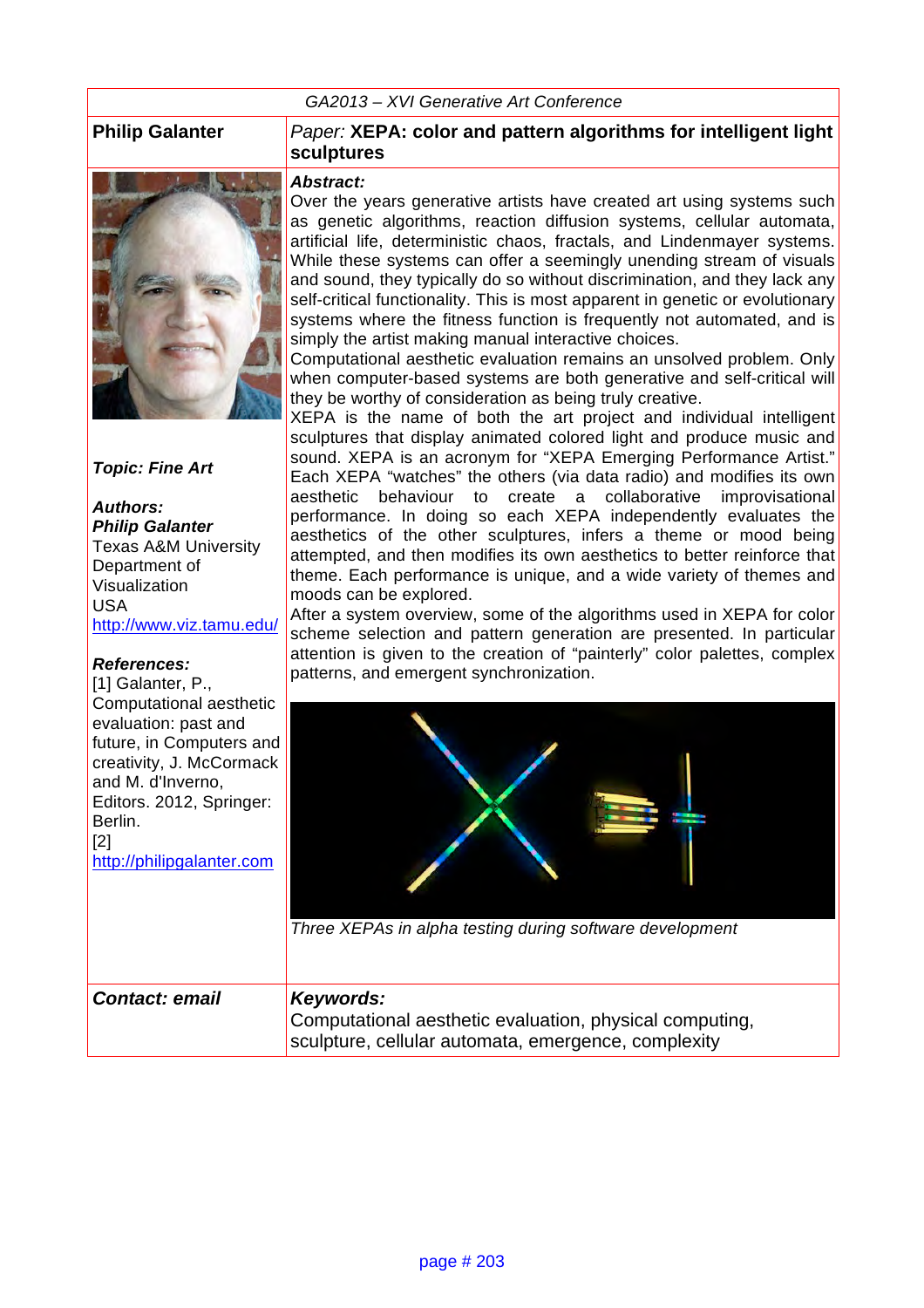# **XEPA: Color And Pattern Algorithms For Intelligent Light Sculptures**

#### **Philip Galanter, MFA, BA**

*Department of Visualization, Texas A&M University, College Station Texas, USA philipgalanter.com e-mail: galanter@viz.tamu.edu*

## **Premise**

Over the years generative artists have created art using systems such as genetic algorithms, reaction diffusion systems, cellular automata, artificial life, deterministic chaos, fractals, and Lindenmayer systems. While these systems can offer a seemingly unending stream of visuals and sound, they typically do so without discrimination, and they lack any self-critical functionality. This is most apparent in genetic or evolutionary systems where the fitness function is frequently not automated, and is simply the artist making manual interactive choices.

Computational aesthetic evaluation remains an unsolved problem. Only when computer-based systems are both generative and self-critical will they be worthy of consideration as being truly creative.

XEPA is the name of both the art project and individual intelligent sculptures that display animated colored light and produce music and sound. XEPA is an acronym for "XEPA Emerging Performance Artist." Each XEPA "watches" the others (via data radio) and modifies its own aesthetic behaviour to create a collaborative improvisational performance. In doing so each XEPA independently evaluates the aesthetics of the other sculptures, infers a theme or mood being attempted, and then modifies its own aesthetics to better reinforce that theme. Each performance is unique, and a wide variety of themes and moods can be explored.

After a system overview, some of the algorithms used in XEPA for color scheme selection and pattern generation are presented. In particular attention is given to the creation of "painterly" color palettes, complex patterns, and emergent synchronization.

## **1. Generative Art as a Way of Making Art**

In a now decade old paper I offered what has come to be the most widely cited definition of generative art to date.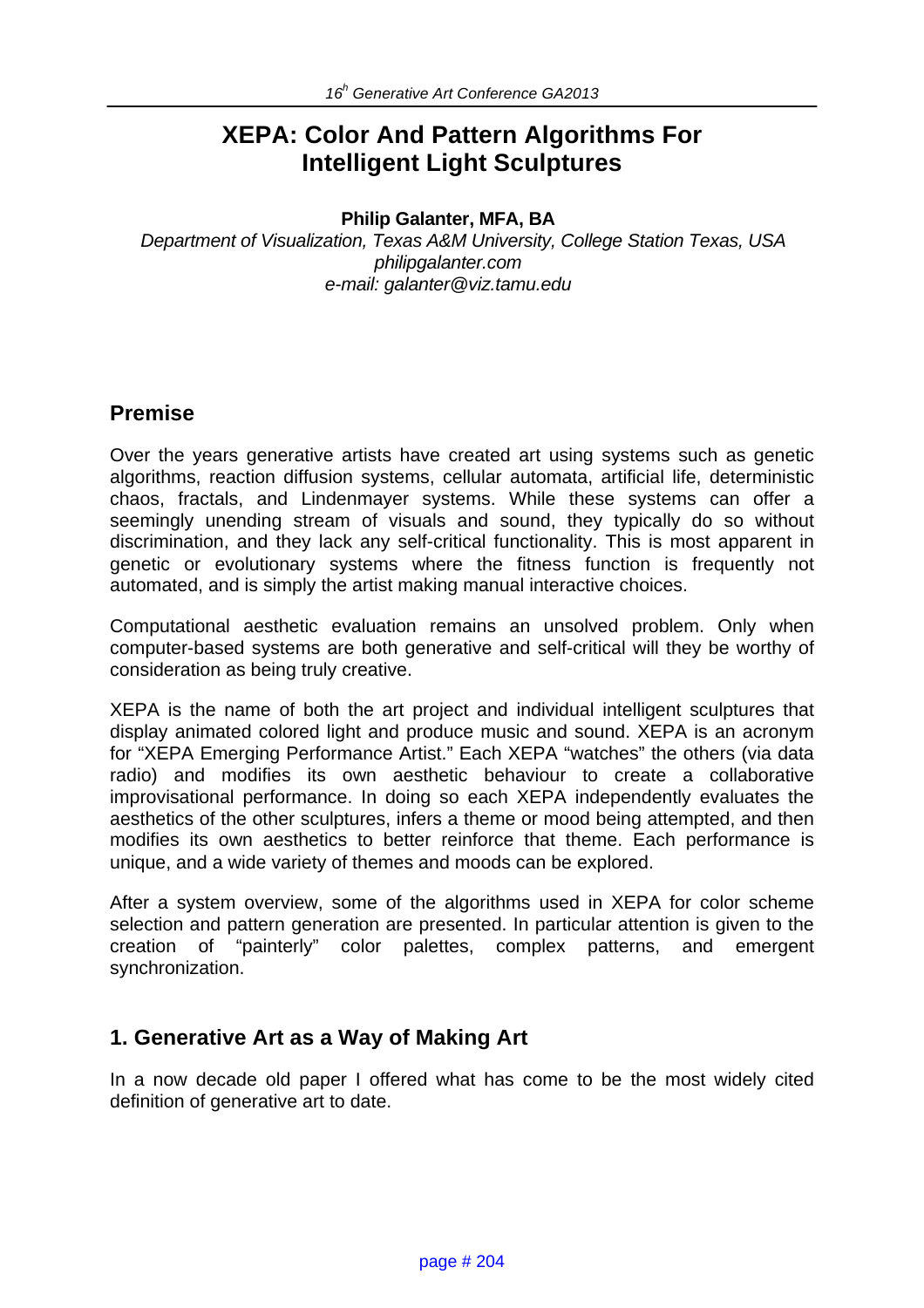Generative art refers to any art practice where the artist uses a system, such as a set of natural language rules, a computer program, a machine, or other procedural invention, which is set into motion with some degree of autonomy contributing to or resulting in a completed work of art. [1]

The key element in generative art is the use of an external system to which the artist cedes partial or total subsequent control. Under the general rubric of complexity science various systems, and various kinds of systems, have been studied, compared, contrasted, and mathematically and computationally modelled. An abstract understanding of systems that spans the physical, biological, and social sciences is beginning to emerge. And it is these very systems that are being used as state-of-the-art generative systems by artists.

Things we think of as complex systems defy simple description and easy prediction. Many would agree that the most complex systems we encounter are other living things. And life requires a mix of order and disorder; order to maintain integrity and survival; and disorder to allow flexibility and adaptation. It was this kind of intuition that lead physicists Murray Gell-Mann and Seth Lloyd to suggest the notion of effective complexity. As illustrated in figure 1 Shannon's information complexity increases with disorder, but effective complexity peaks where there is a mix of order and disorder. [2, 3]



*Figure 1 – Effective complexity increases in systems that combine order and disorder* 

This notion of effective complexity can be used to classify the various systems used in generative art. This is illustrated in figure 2.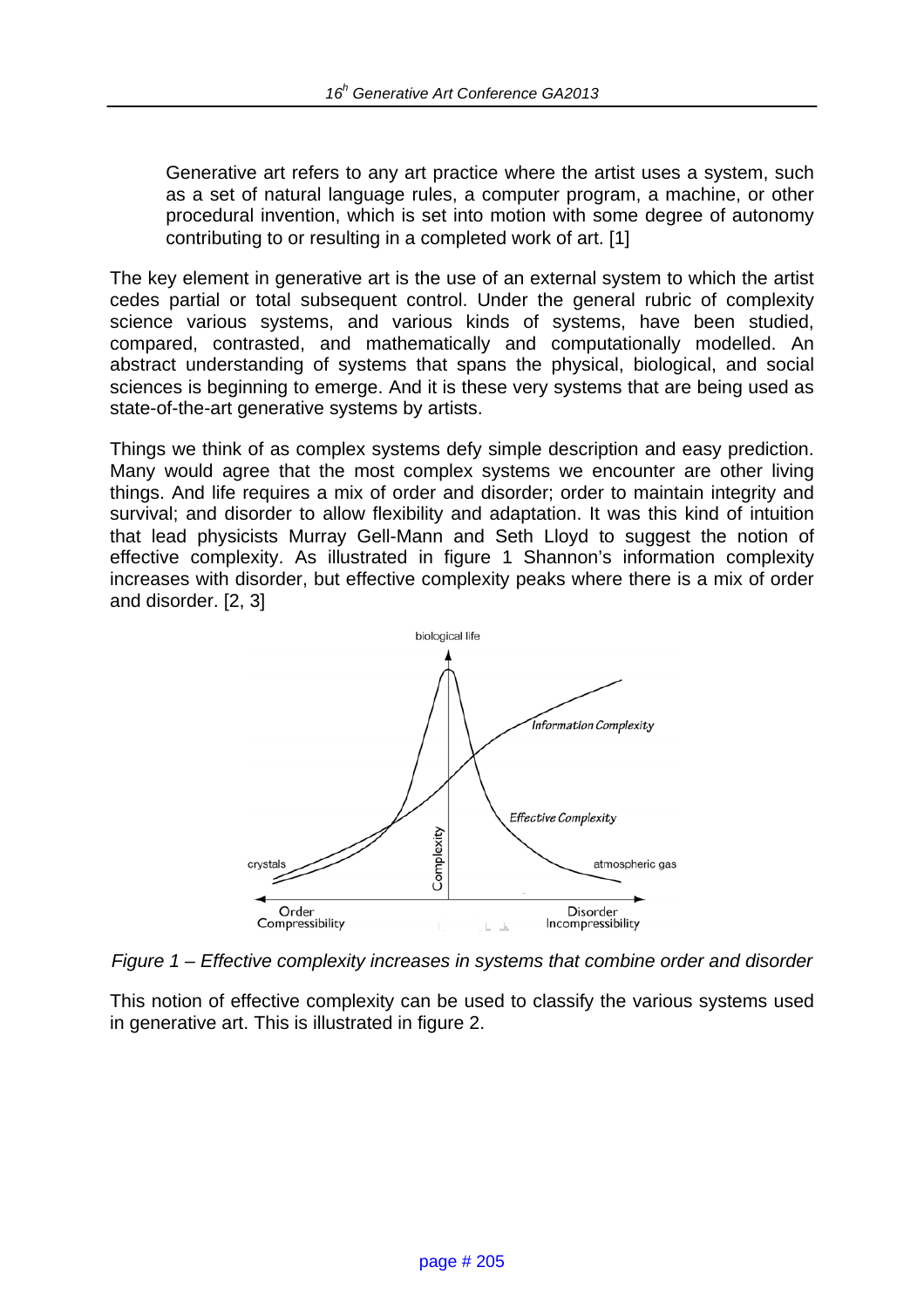

*Figure 2 - Generative systems organized by effective complexity* 

## **1.1 Generative Art and Computational Aesthetic Evaluation**

Artists exercise critical aesthetic judgment in all phases of their work. Aesthetic evaluation comes into play when studying other artists, while applying microdecisions while creating a piece, in learning from a newly created piece prior to beginning the next piece, and so on. It also comes into play when trying to categorize art as to genre or movement.

Most generative art systems don't involve aesthetic evaluation. While the various systems noted above can provide an apparently endless stream of forms, images, sounds, and so on, selection of results and direction of the systems is left to the manual intervention of the human artist/operator. Where the generative system does have a form of normative aesthetics it is most typically in the form of purely forward generation, and are not applied retrospectively providing a kind of back propagation of error measures or other form of feedback.

Many writers such as Boden emphasize that novelty is a necessary but insufficient criteria for creativity. Creativity also carries with it the implication that the results are useful or otherwise of value. To fully qualify as creative artists computers will have to at least combine generative systems with computational aesthetic evaluation. [4]

This problem is perhaps most acutely felt in the realm of evolutionary art systems. When genetic algorithms and other evolutionary approaches are applied to industrial applications a key element is the fitness function. For example, the genotype for an electronic circuit can be fed to circuit simulation software. The phenotype, i.e. the circuit, is then tested virtually with a span of inputs and the resulting outputs. These can then be scored with a fitness function that weights the parts count, ease of construction, price of components, conformity to input/output specifications, power consumption, and so on. Because the evolutionary process is completely automated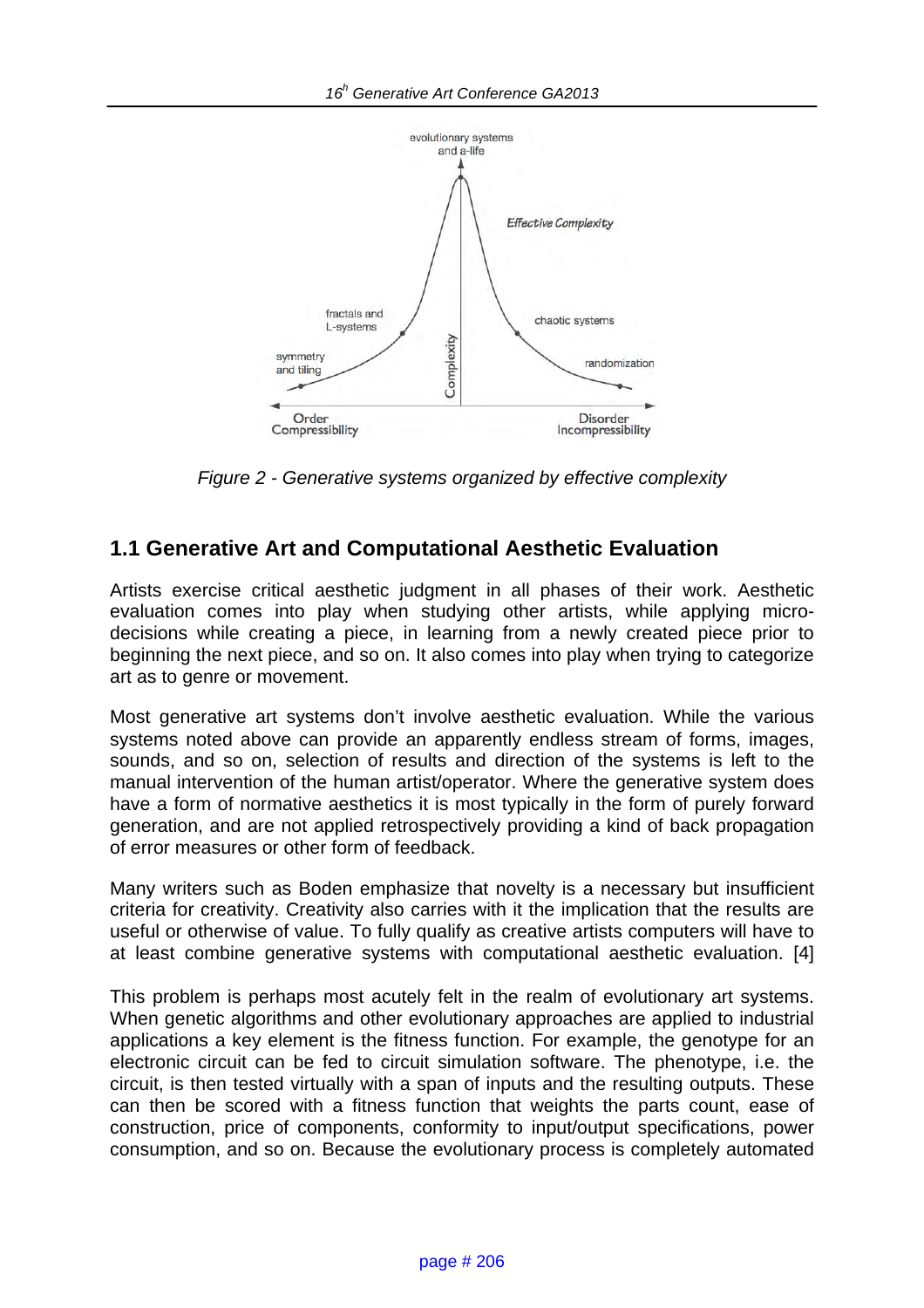optimal solutions can be rapidly approximated by allowing gene pools with many dozens of competitors evolving for hundreds of generations.

The problem for generative artists using evolutionary systems is that we don't know how to create general robust aesthetic fitness functions. Outside of some narrow automated attempts, the typical solution involves putting the artist in the loop and manually scoring each new phenotype. This places a severe upper limit on both the size of the gene pool and the number of generations that can be run. This has been referred to as "the fitness bottleneck." [5]

While it is true that computational aesthetic evaluation remains a fundamentally unsolved problem, it is not for lack of trying. [6] There have been attempts to measure or define aesthetics in terms of relatively simple formulas, but all have been found to be inadequate and problematic. The mathematician George David Birkhoff suggested the formula M=C/O where M is the measure of aesthetic effectiveness, O is the degree of order, and C is the degree of complexity. While the specifics of his proposal were almost immediately disproved in empirical studies, he was one of the first to identify complexity and order relationships as being key, and was also the first to claim a formula rooted in neurology. [7]

The Golden Ratio φ, an irrational constant approximately equal to 1.618, and the related Fibonacci series have been said to generate proportions of optimal aesthetic value. This has been contested and arguably debunked by writers such as Livio in reputed examples such as the Great Pyramids, the Parthenon, the Mona Lisa, compositions by Mozart, and Mondrian's late paintings. [8]

Somewhat more successful has been Machado and Cardoso's adaptation of Birkhoff's aesthetic measure in their NEvAr system. [9] NEvAr generates images using an approach first introduced by Sims called evolving expressions. [10] Three mathematical expressions are used to calculate pixel values for the red, blue, and green image channels. The set of math expressions operates as a genotype that can reproduce with mutation and crossover operations. Machado and Cardoso evaluate the aesthetics of these images as a ratio of image complexity and perceptual complexity. To implement this as an automatic fitness function the degree to which an image resists jpeg compression is considered image complexity, and the degree to which it resists fractal compression is considered perceptual complexity. They reported surprisingly good imaging results but to date there is no particular evidence that this approach generalizes to other kinds of images.

A number of generative artists have observed that success in the realm of computational aesthetic evaluation is unlikely until psychological and neurological research suggests models of how aesthetics in humans works. While a complete robust model is probably many years away, some tantalizing research has been offered.

Rudolf Arnheim applied the principles of gestalt psychology to aesthetic perception, and in doing so established the notion of aesthetic perception as cognition. Many see this as suggesting that aesthetic perception can be modelled computationally.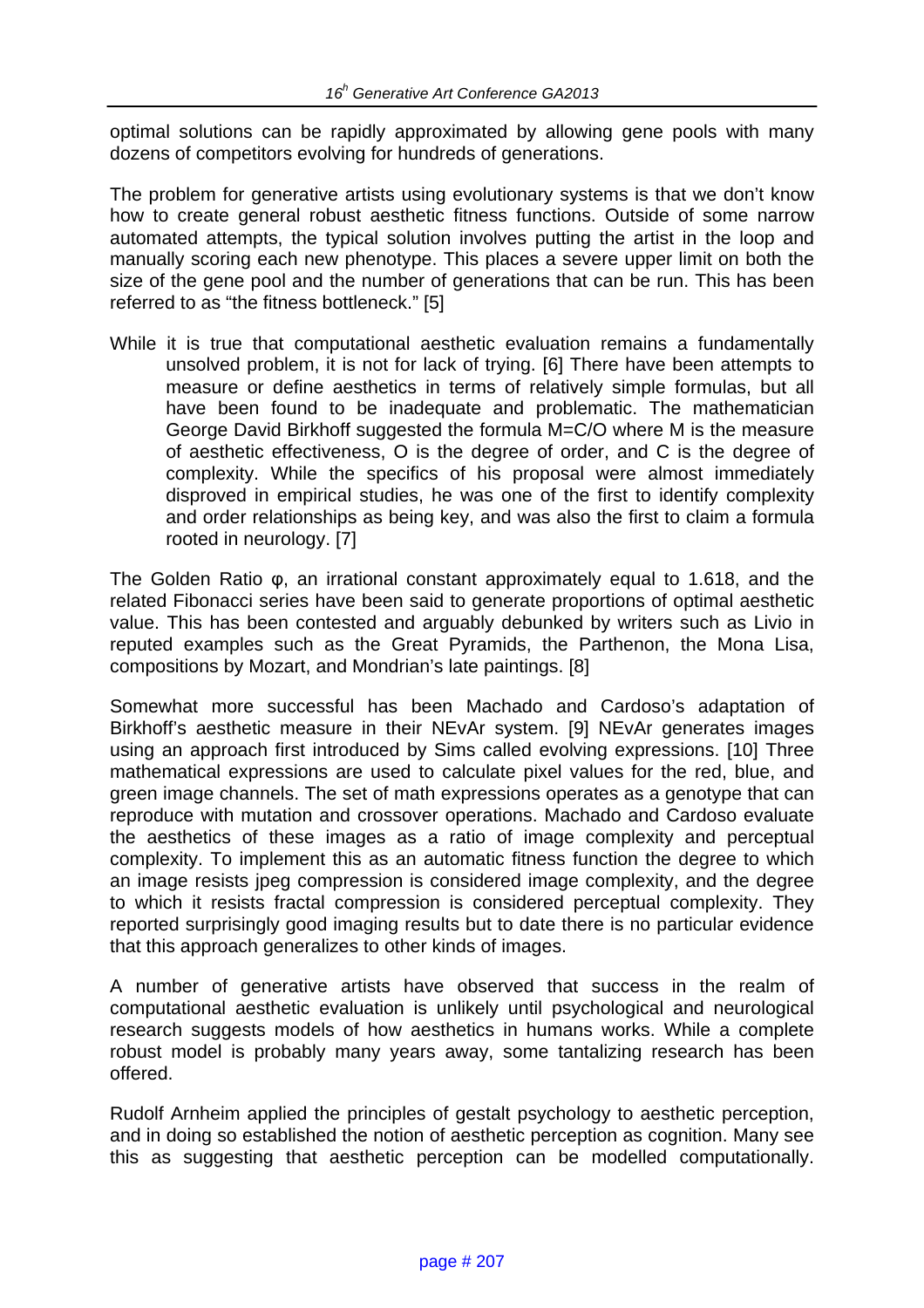Unfortunately Arnheim's theory of aesthetics is much more descriptive than normative. Direct application to computational aesthetic evaluation is not obvious and would likely require breakthroughs in computer vision well beyond the current horizon.

Daniel E. Berlyne has offered the concept of arousal potential and its relationship to hedonic response. Arousal potential is a quantitative property of stimulus patterns to arouse the nervous system. He proposes that hedonic response is the result of separate and distinct reward and aversion systems. The reward and aversion systems activate in proportion to the number of neurons stimulated, and the number of neurons responding will increase as a Gaussian cumulative distribution. Berlyne further proposes that the reward system requires less arousal potential exposure to activate, but that when activated the aversion system will produce a larger response.



*Figure 3 - Arousal potential as the summation of two Gaussian cumulative distributions* 

From this point of view art works of only moderate information complexity maximise the hedonic response. This is consistent with the artistic notion that audiences respond best to works that are not so ordered as to be boring, and not so disordered so as to be chaotic. An alternate interpretation would be that this response echoes effective complexity, and that the human nervous system is optimized for the processing of life forms in the natural living world.

Colin Martindale developed a (natural) neural network model of aesthetic perception dynamics he referred to as prototypicality. Martindale suggests that neurons form nodes that accept, process, and pass on stimulation from lower to higher levels of cognition. Low level processing tends to be ignored, and high level semantic nodes encoding for meaning have the greatest strength in determining preference. [11, 12]

Nodes are described as specialised recognition units connected in an excitatory manner to nodes corresponding to superordinate categories. Nodes at the same level, however, will have a lateral inhibitory effect. The result is that nodes encoding for similar stimuli will be physically closer together than unrelated nodes thus creating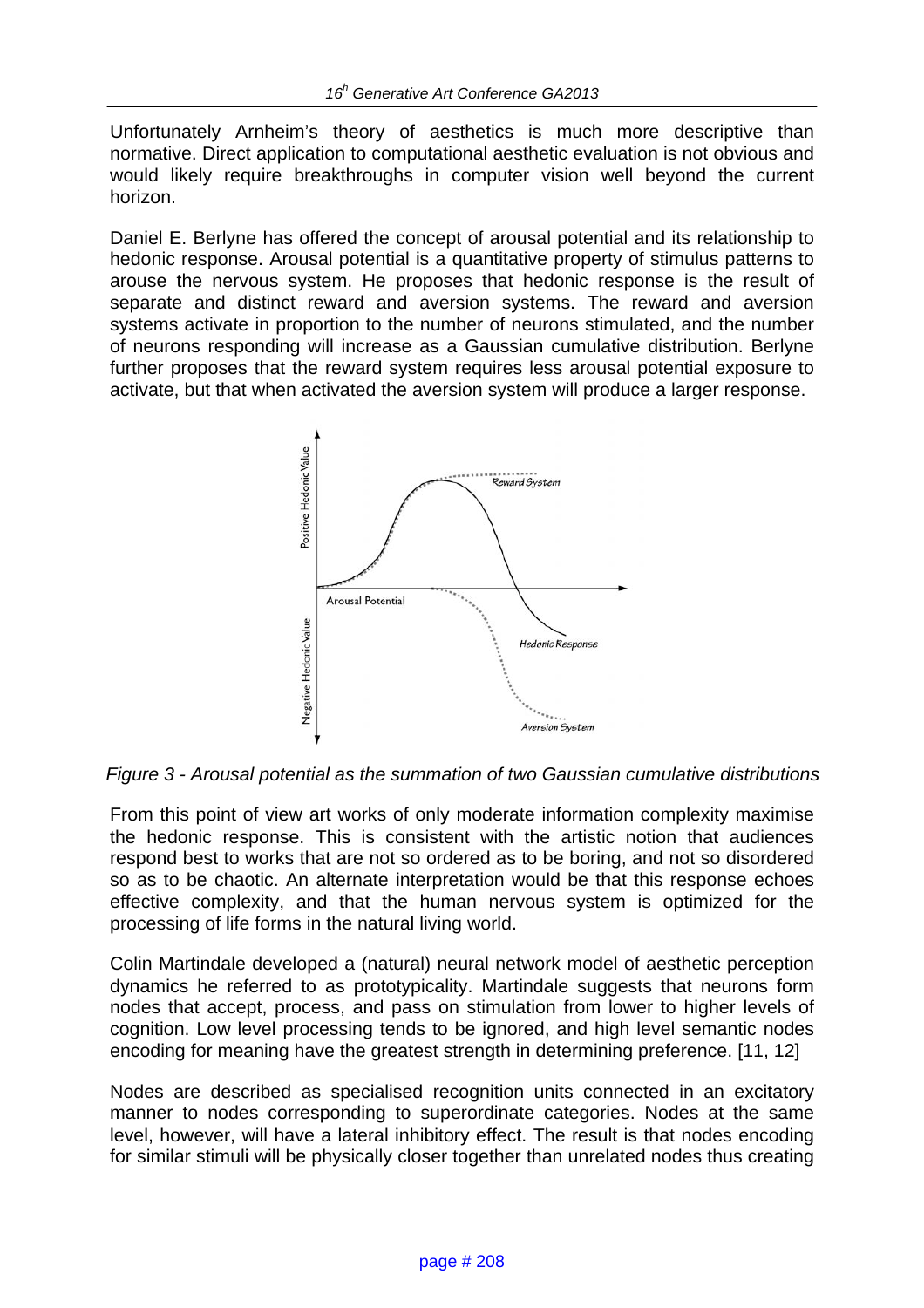semantic fields. As a result the overall nervous system is optimally activated when presented an unambiguous stimulus that matches a prototypically specific and strong path up the neural hierarchy. Preference is then determined by the extent to which a particular stimulus is typical of its class. The obvious suggestion is that computational aesthetic evaluation is a strong candidate for an artificial neural networks approach. However, the fact that the human brain includes approximately  $10^{15}$  neural connections should give us pause as to how daunting a project that might turn out to be.

## **2. XEPA and Experiments in Computational Aesthetic Evaluation**

XEPA is an art project that, among other things, introduces a platform for experiments in computational aesthetic evaluation. The project is fundamentally artistic in motivation, however, and no pretense of controlled scientific research is implied. There is, however, an engineering aspect to the work. At the time this paper was written XEPA had just reached an alpha-stage of development. The hardware design and software possibilities are versatile enough that a number of approaches will be possible in the future, and those described here are just a beginning.

Each XEPA is a light sculpture that can display animated colored light sequences as well as high fidelity sound/music. In addition each XEPA "watches" and "listens" to the other XEPAs, and then attempts to change its own performance so as to fit in better and improve the aesthetics of the group performance. Each performance lasts a minute or two, and each performance is a unique improvisation different than the rest.

## **2.1 XEPA Hardware Design**

As light sculptures each XEPA is constructed using four to eight one meter length tubes. XEPAs can be wall mounted, free standing, or suspended sculptures. Different installations may have differing numbers of XEPAs of different designs. Each light sculpture tube is a milky white diffuser with 16 RGB LED lighting units inside acting as 16 pixels. Each pixel is individually addressable as a 24-bit color using the lighting industry DMX control protocol.

Sound is produced using a single studio quality monitor with built-in amplification. A typical speaker of this kind is the Genelec 1029A. Because a given XEPA acts as a performer or instrumentalist rather than an ensemble, a single speaker rather than a stereo pair is appropriate. Various XEPAs will produce sound simultaneously and mix in the air not unlike a band using acoustic instruments.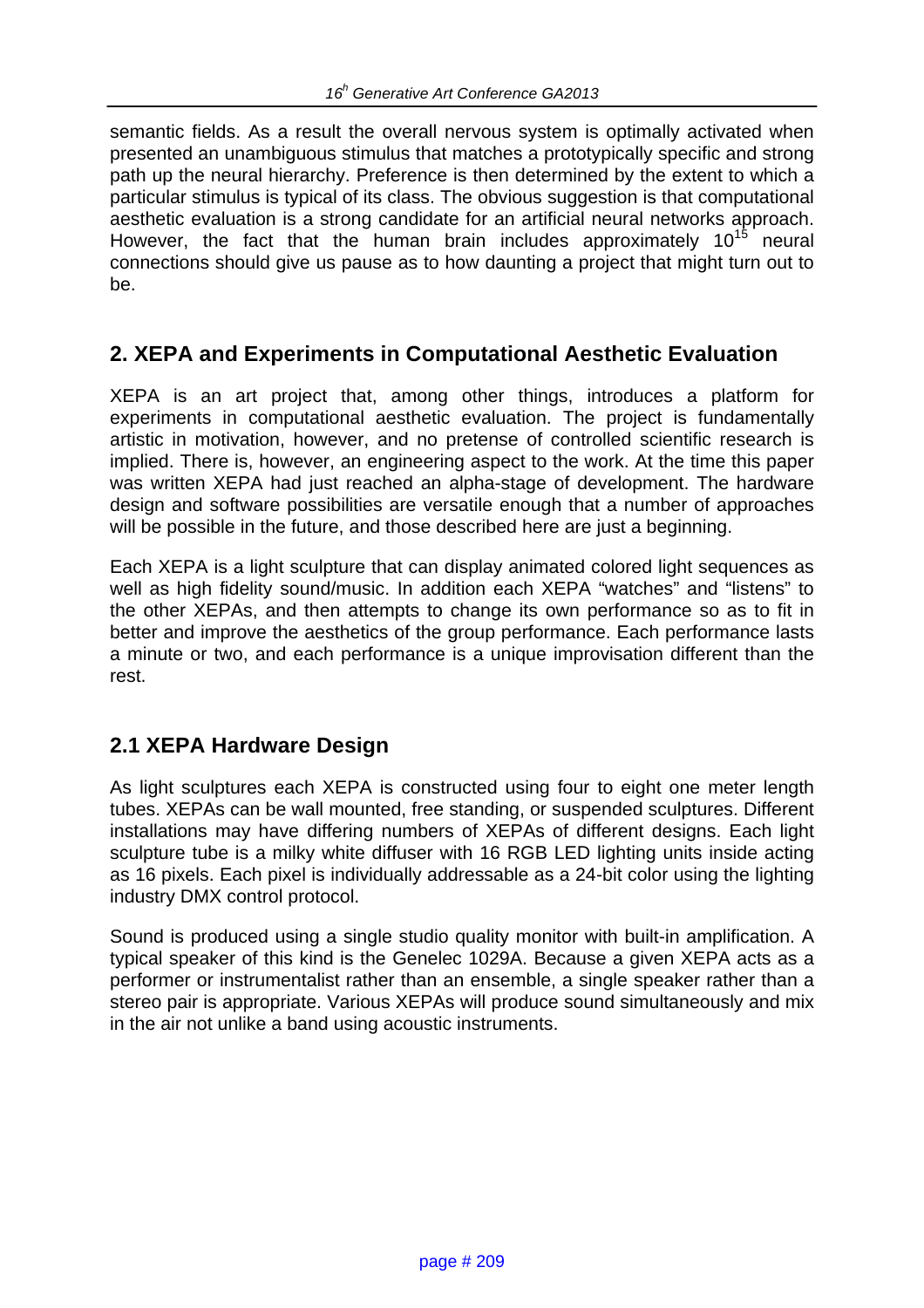

*Figure 4 – Three wall mounted XEPAs, each about 6 feet tall* 

Each XEPA uses three inexpensive processors. An Arduino Mega 2560 is used for high-level observation and decision making. The Mega 2560 is an open source hardware platform using an ATmega2560 microcontroller chip with 256 KB of flash memory for code, 8 KB of SRAM for variable memory, and 4 KB of EEPROM for nonvolatile storage not requiring frequent updates, and 4 UARTS that assist with serial communications.

An Arduino Leonardo is used for real-time DMX communications used to control the LED tube animation. Also an open source hardware platform, the Leonardo uses an ATmega32u4 microcontroller chip with 32 KB of flash memory for code, 2.5 KB of SRAM for variable memory, and 1 KB of EEPROM, and 1 UART for serial communications.



*Figure 5 – XEPA "Brain" without front acrylic cover and processor interconnects* 

The third processor is an open source hardware single-board computer produced by Texas Instruments called the BeagleBoard. The BeagleBoard-xM used by each XEPA uses a TI DM3730 Processor running at 1 GHz with an ARM Cortex-A8 core. The BeagleBoard has 512 MB of RAM for both code and data, and boots from a 4 GB microSD memory card. The BeagleBoard is designed to be a complete single board computer and includes DVI-D video output, USB interfaces, and so on. However, XEPA uses the BeagleBoard as a sound engine for real-time high fidelity music synthesis, and only requires the built-in audio output hardware, and a USB port for serial-over-USB data communications.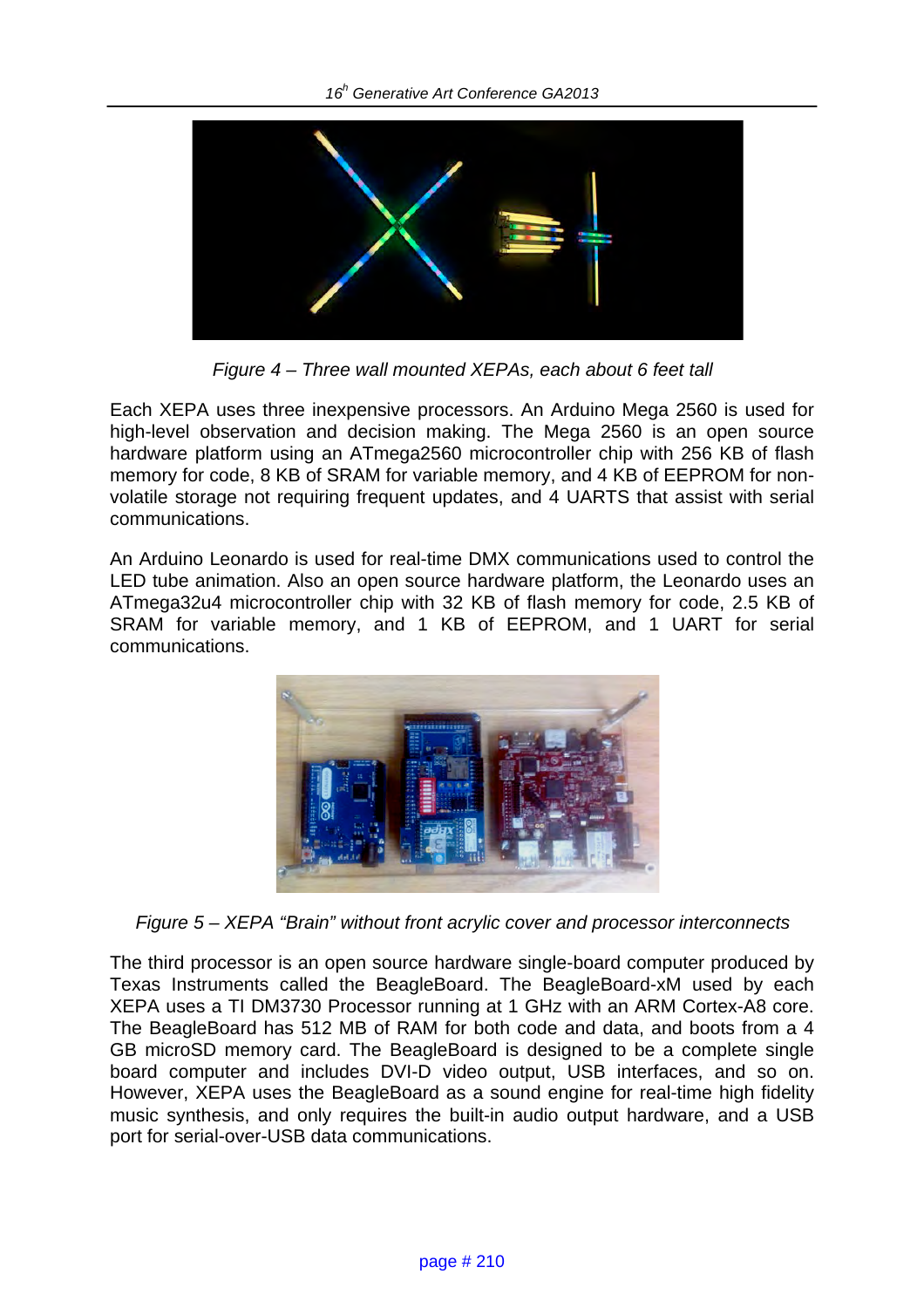All three boards are mounted on laser-cut clear sheet acrylic enclosures that can either stand freely or be wall mounted. The enclosures are open and clear to present the "XEPA Brain" as a deconstructed demystified element.



*Figure 6 – XEPA "Brain" interconnection design* 

Figure 6 gives some details as to how the three processor boards work together. The Mega 2560 has an extra "shield" board for additional circuitry I designed. It provides an XBee data radio to broadcast very short messages announcing what the XEPA is doing, and picks up broadcast messages from other XEPAs to "view" and "hear" what they are doing. The XBee data is transparently presented to the Arduino software as serial data. There is also an 8-bit DIP switch that can be used to assign the XEPA a unique ID number, or to set various debug modes. The shield also provides a small line driver circuit used to convert the +5 volt data from the Leonardo to the balanced signal required by DMX. Not shown is a microSD memory card reader that can be used in the future.

As previously noted the Mega 2560 takes care of all higher level functionality including "watching" other XEPAs, executing aesthetic evaluation, and deciding what light animation and sound phrases will be performed. At regular intervals related to the rhythm and tempo of the performance the Mega 2560 sends short commands to the Leonardo and BeagleBoard. The Leonardo reacts to each message by executing an animation sequence, and the BeagleBoard reacts to each message by generating a sound phrase in real-time.

## **2.2 XEPA Software Design**

XEPAs create a performance by executing light animation and sound phrases. At the beginning of each phrase a given XEPA sends out a message that merely describes what that XEPA is doing. In principle it is as if each XEPA is watching all the others. There are no "commands" telling each XEPA what to do. Each XEPA decides for itself which of the other XEPAs it should adapt to based on their coarse behavior.

The XEPA algorithms have been heavily influenced by lessons learned from my personal experience as an improvisational musician and performance artist, as well as ideas noted in the previous section on computational aesthetic evaluation.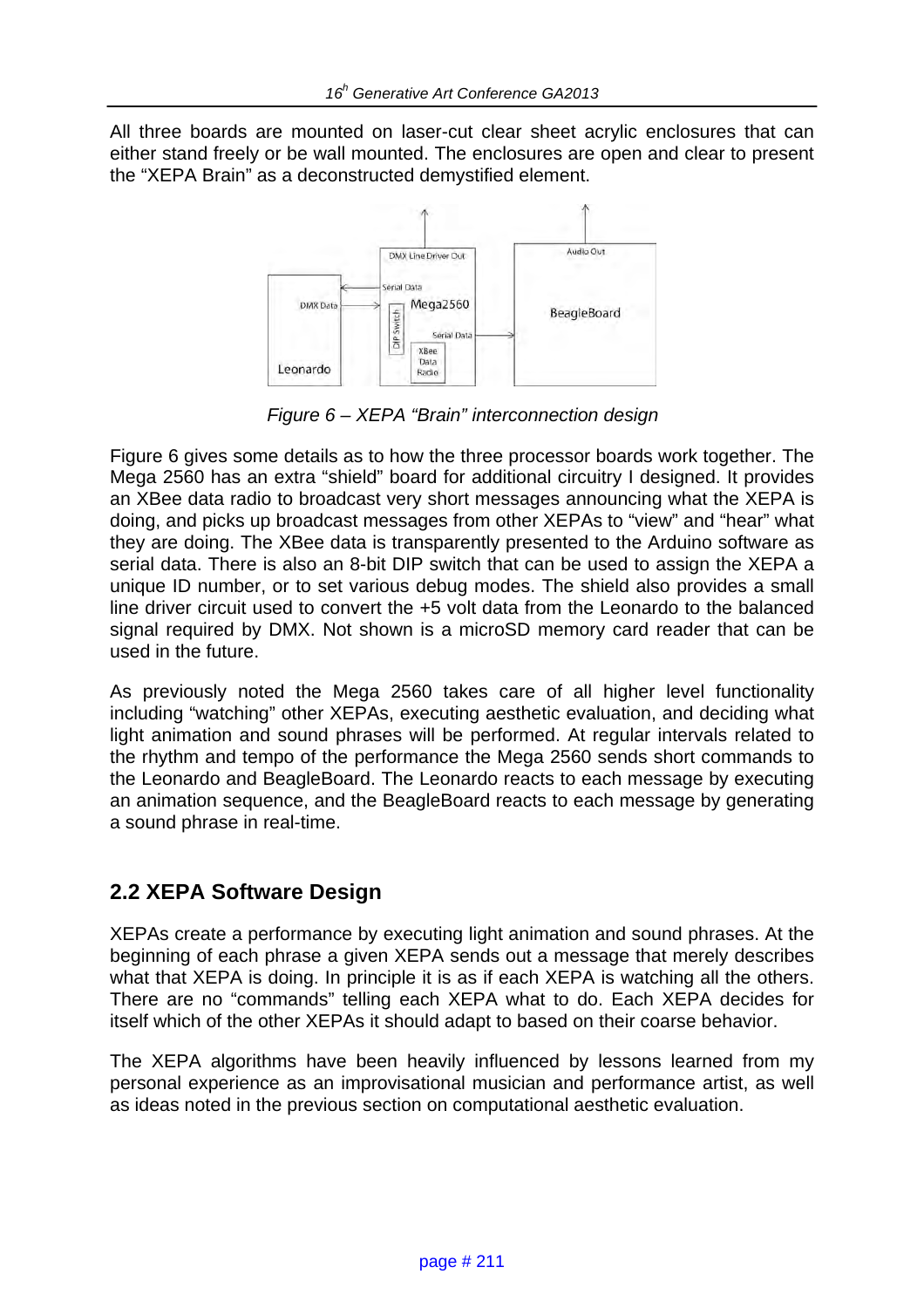One lesson is that our perceptual cognition will meet an improvised performance more than half way. As Arnheim discovered our gestalt mechanisms will "fill in" and otherwise structure our perception to maximize clarity in experience. Each XEPA's performance can only be evaluated in the context of the choices of all the other performers.

Another lesson is that the audience wants to be surprised, but the audience doesn't want to be left behind by a performance too unpredictable to follow. This is not unlike Berlyne's concept of arousal potential and the notion that our perceptual processing is tuned for high effective complexity.

A third, and perhaps most important, lesson is that micro-aesthetic decisions by themselves don't matter nearly as much as the contribution they make to a clear high-level semantic impression. This is similar to Martindale's notion of prototypicality where low-level sensations result in successful aesthetics when they resonate with a unified abstraction at a high level of cognition.

XEPA is designed to execute effective improvisations that never repeat. XEPA is not, at this time, intended to be a system that learns aesthetics other than being "taught" by tables of aesthetic correspondences provided by the artist. In other words the current project is to build a system that can gainfully use what it has been force-fed. It's entirely possible that future work can integrate machine learning.

The visual component can include a large number of color palettes, animation sequences, tempos, rhythms, fades, flashes, pulses, and so on in all possible combinations. In the current implementation most of the patterns are generated using cellular automata in a way that elaborates on my previous pieces RGBCA #1 (2010) and RGBCA #2 (2010). Where the earlier pieces strictly assigned an automaton to each of the 3 additive primary colors (red, green, blue), XEPA can use an arbitrary number of automata combined and mapped into arbitrary color schemes.

The sound component includes harmonies, scales, finite but large sets of melodies of fixed length, timbres, and so on also in all possible combinations. The cross product of the audible and visual possibilities further exponentiates the media space.

A hierarchical model inspired by Martindale is used to gain leverage over this combinatorial explosion. A set of high level semantic fields are invented called themes. Each theme is a suggestive phrase such as "artic zone" or "house on fire" or "spring life." For each of these every color palette, scale, animation sequence, and so on is given a weight based on artistic intuition. For example, a palette of blues and whites would be given a large weight for the theme "artic zone", while a palette of reds and yellows would be given a low weight for that particular theme. While this is a combinatorial burden, it's not at all impossible for twenty or so themes.

In performance each XEPA independently executes table-driven computational aesthetic evaluation of the other XEPAs, and then adapts its own performance. Each follows this general algorithm: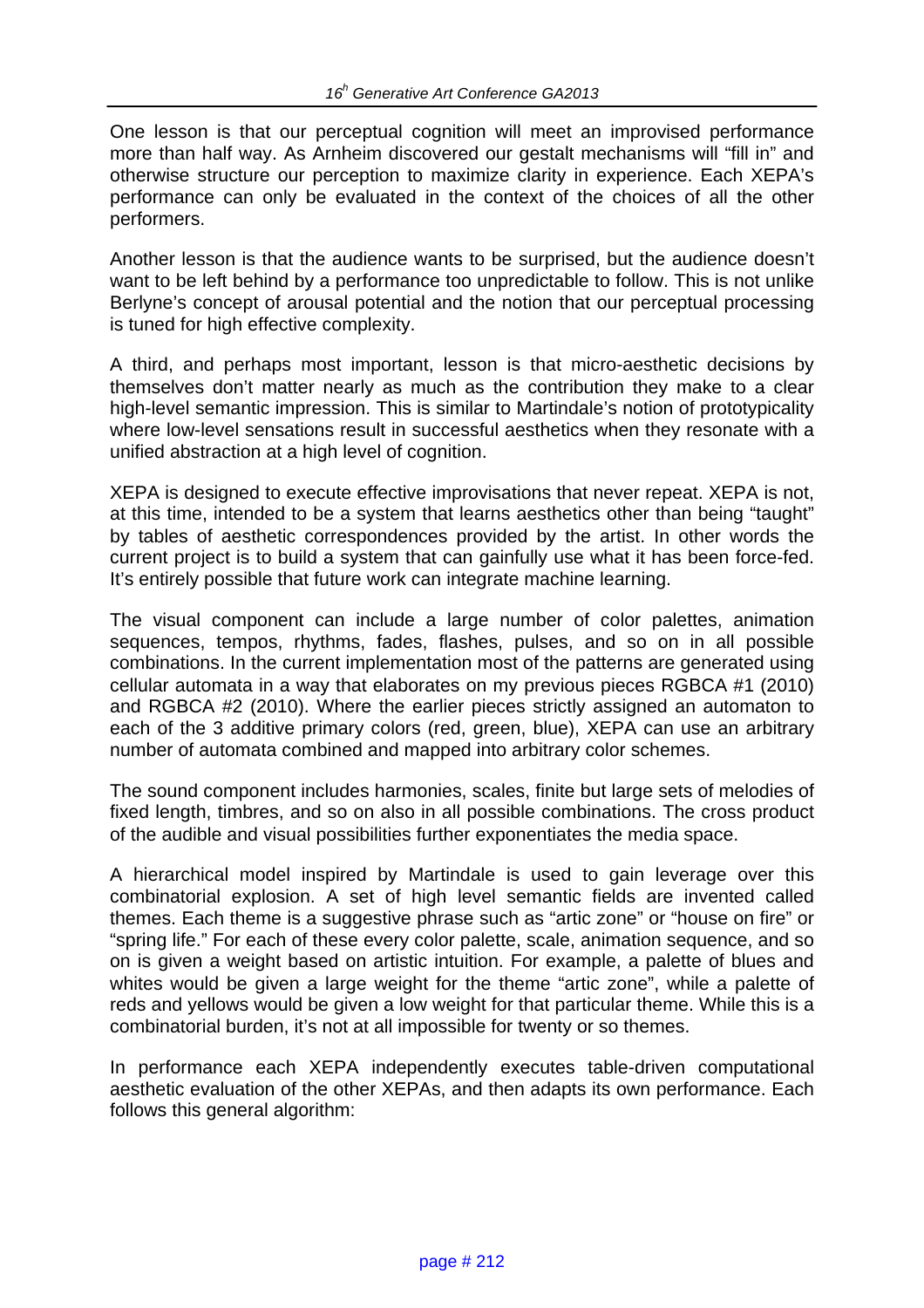- Whenever a new packet is received from another XEPA
	- o Time-stamp the packet for possible later synchronization
	- o Compare the packet (genotype) to the weights for each theme generating an error score (fitness score) for each
- At the end of a phrase compare your error score to the error scores of the other XEPAs
	- o If there are lower error scores use a Monte Carlo technique to select the genotype of another XEPA
	- o Apply crossover to the current genotype using the selected genotype
	- o Synchronize with the selected XEPA

XEPAs initialized in random states will execute this quasi-evolutionary system in a loosely coupled manner. Over time the performing XEPAs will converge on a coherent theme.

## **3.0 How XEPA implements "painterly" color palettes**

In previous light sculptures I've noted a dominance of cool colors and a lack of strong yellows and oranges. In LED pieces yellow is typically created by mixing a red LED and a green LED. The balance of these two light sources is delicate, and it can be difficult to get a yellow without a green or orange tint.

In fact my informal survey of generative works that create color palettes reveals a similar dominance of cool blues, greens, and violets, and fewer warm reds, oranges, and yellows, and especially a lack of subtle steps between. Light pieces in particular lack a painterly use of color and will over-emphasize the harsh additive secondary colors magenta and cyan.

This is all primarily due to the use of the additive RGB color system and the resultant spacing of colors around the color wheel. The typical RYB subtractive system used to describe color mixing in paints spreads the warm colors further around the color wheel.

It's interesting to note that if one uses the HSV color mode in either Adobe Photoshop™ or the Processing programming language, or virtually any other digital color application, one will get the cool color dominant spacing seen in the RGB color wheel. The upshot of this is that if hues are selected "randomly" one gets more cool colors than warm colors. The difference between the two is clearly shown in figure 7 and figure 8.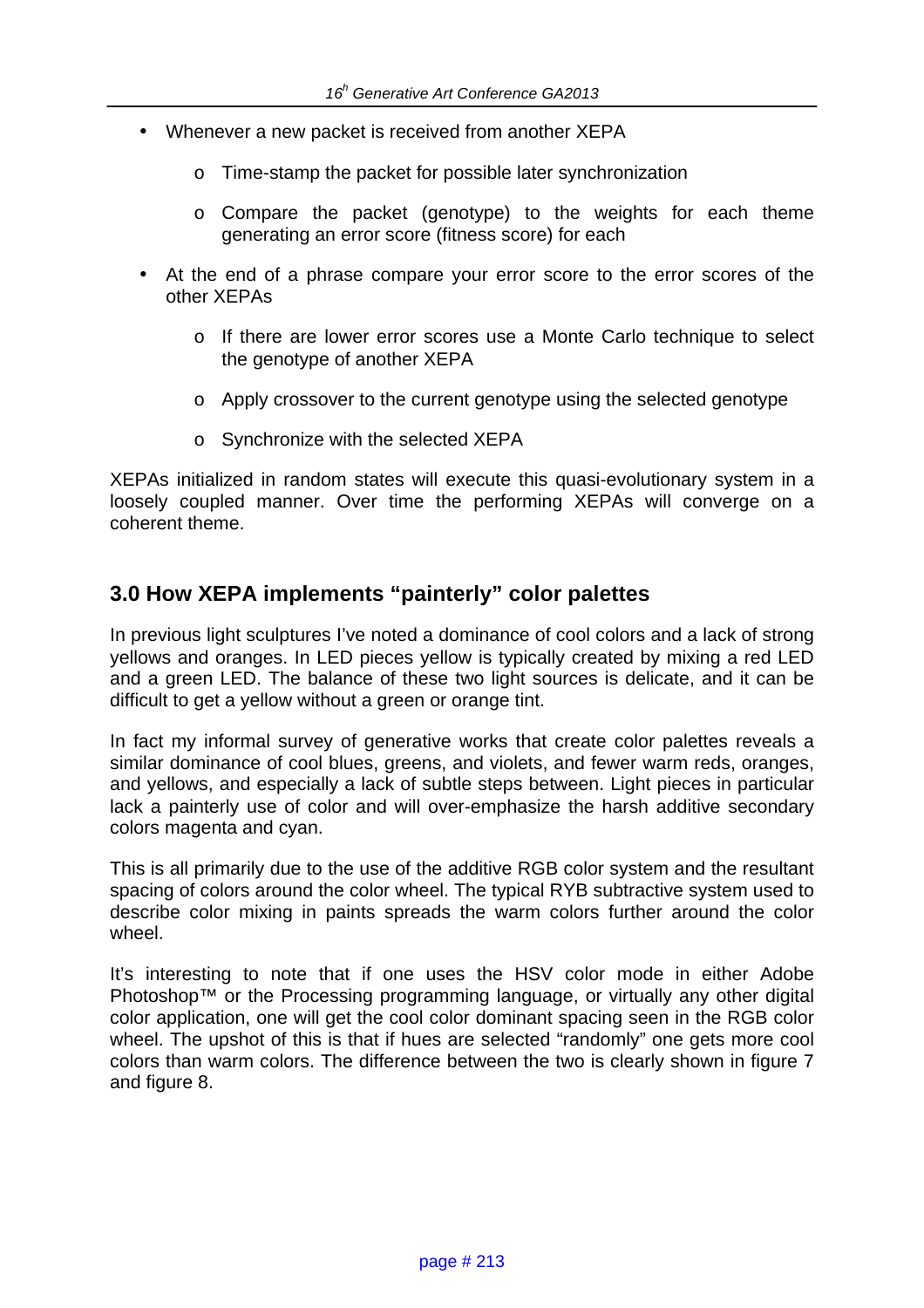

*Figure 7 – The additive RGB system (left) versus the subtractive RYB system (right)* 



*Figure 8 – Random RGB colors (left) versus Random RYB colors (right)* 

In order to achieve a more even handed balance of warm and cool colors, and to encourage painterly color palettes, XEPA does all of its color calculations and representations using a RYB color system. Those colors are converted into the device specific RGB values needed by the lighting fixtures late in the process at the device driver level. In other words XEPA uses a RYB system.

But in order to achieve a more painterly look the RYB system one would get simply by interpolating primary and secondary color values has been modified a bit by eye.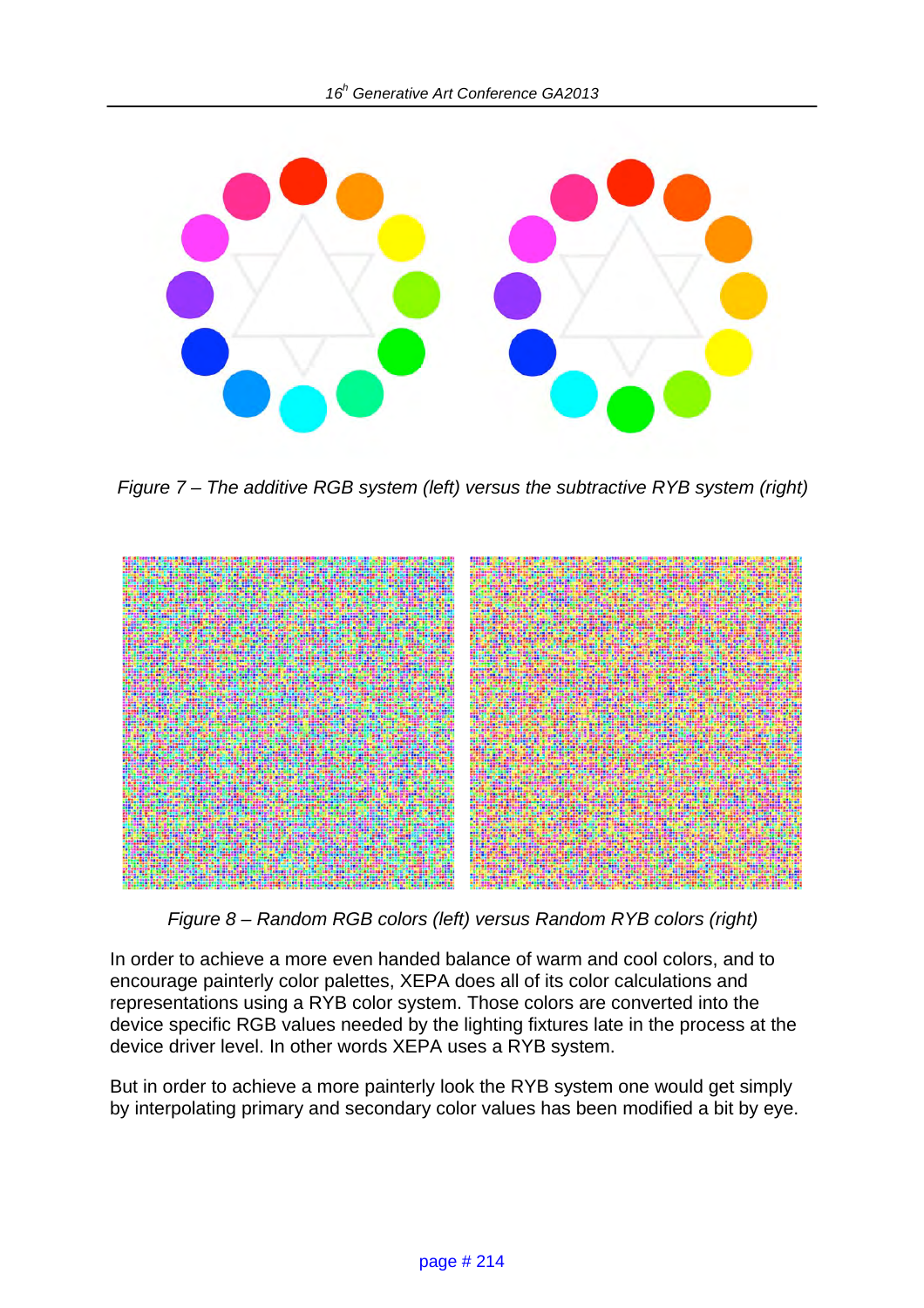

*Figure 9 – The RYB system (left) versus the RYB Plus system (right)* 

In XEPA the color system is defined by the 12 primary, secondary, and tertiary colors. Hues in between those colors are calculated by linear interpolation. To my eye the color spacing of three of the tertiary colors are subjectively too biased to one side. These have been manually adjusted to move red-violet half again towards violet, green-yellow half again towards yellow, and blue-violet half again towards violet. I believe this helps all 12 colors to claim a distinct place in the color semantic space. I've named this color system RYB Plus.

It's important to note that the spacing around the color wheel does more than just balance cool and warm colors in the case of random selection. Perhaps more importantly it has a significant impact on the generation of color schemes using color harmony, i.e. relative spacing on the color wheel. This is where the aspect of creating a painterly palette comes to the fore.

The impact on color schemes is demonstrated in figure 10 (3 colors evenly spaced around the color wheel) and figure 11 (4 colors evenly spaced around the color wheel).

The details of the RGB, RYB, and RYB Plus systems are shown in the final figures.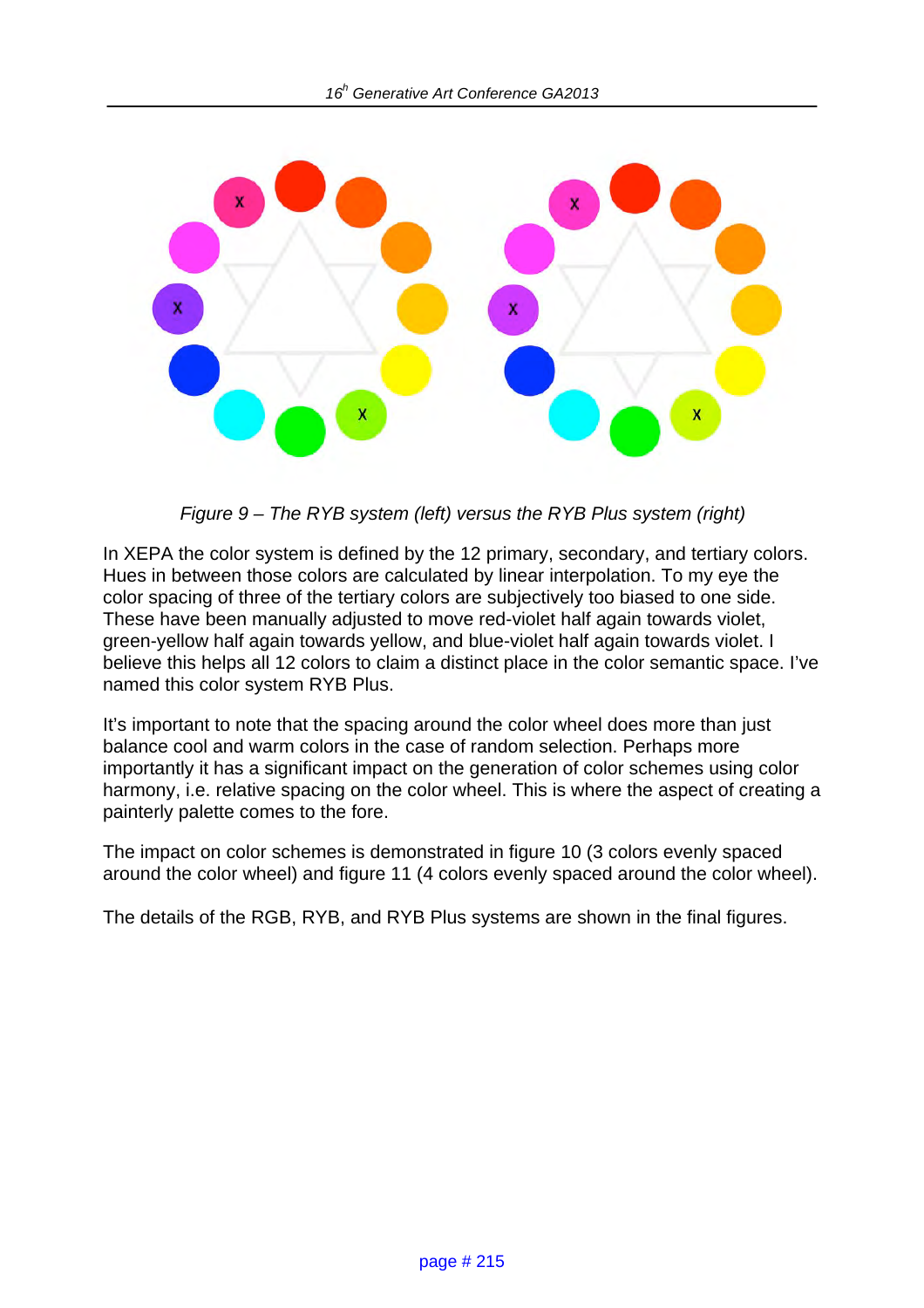

*Figure 10 – A comparison of triadic color schemes in the three color systems*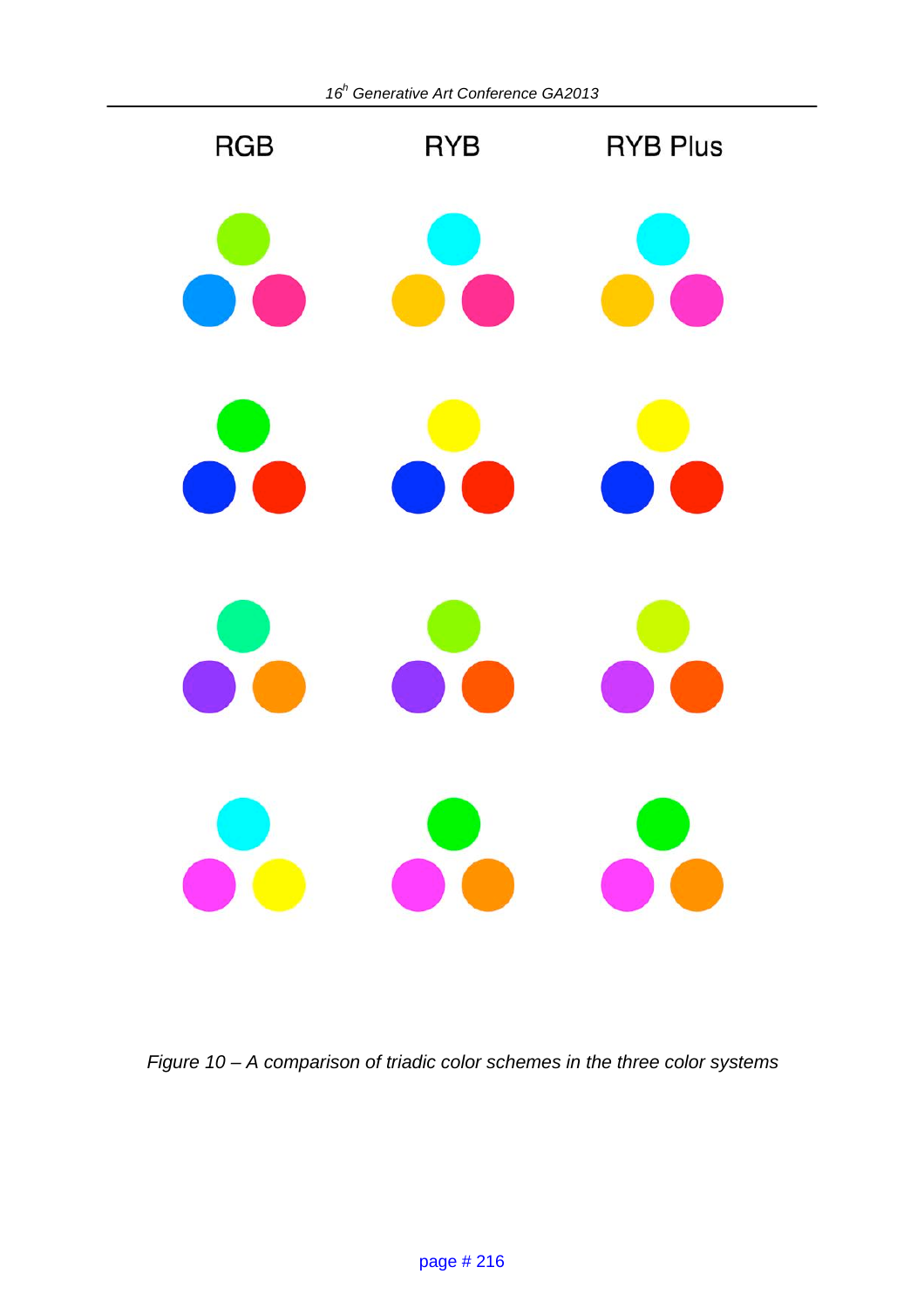

*Figure 11 – A comparison of tetradic color schemes in the three color systems*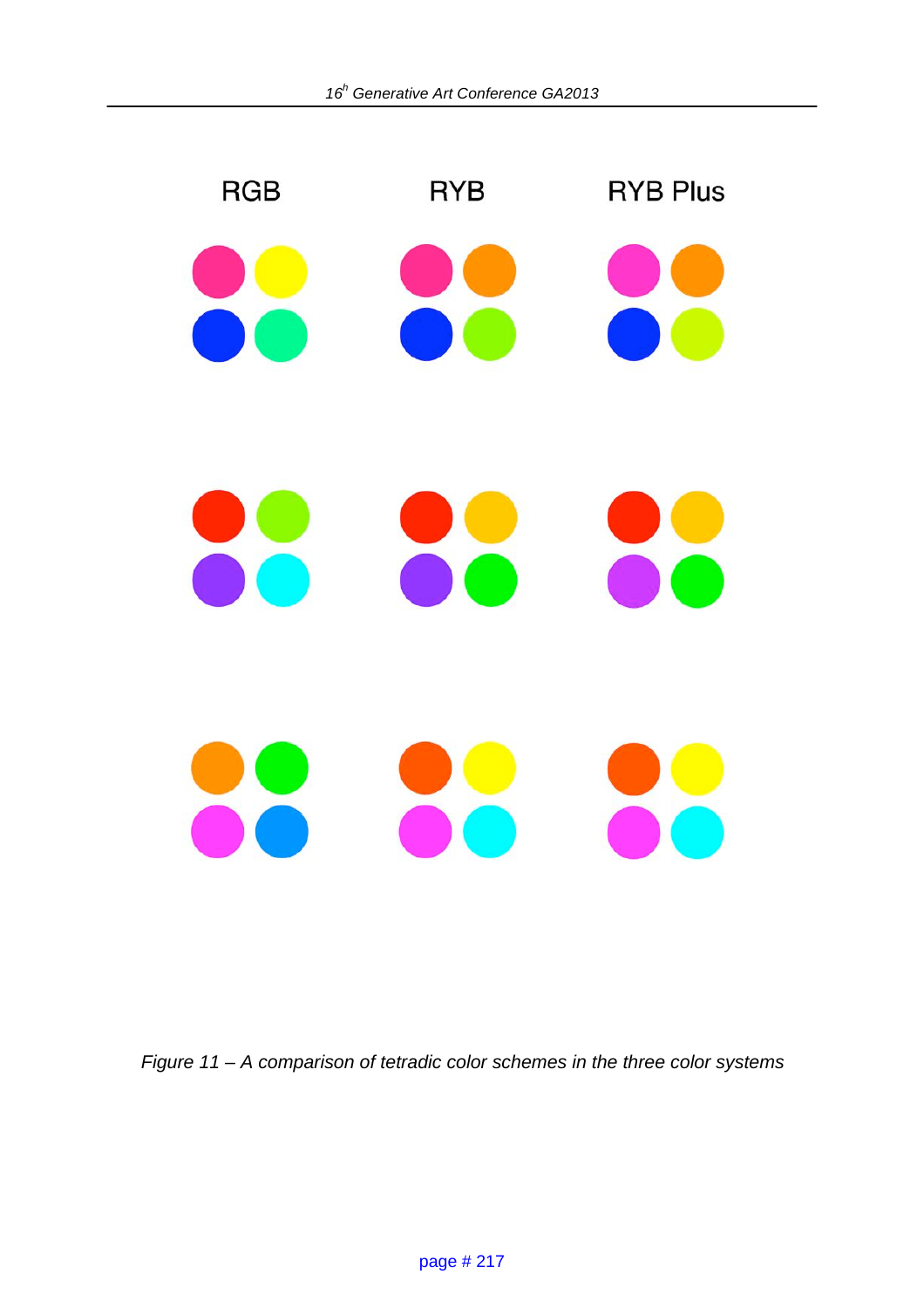

*Figure 12 – How RYB and RYB Plus are mapped into RGB in the device driver*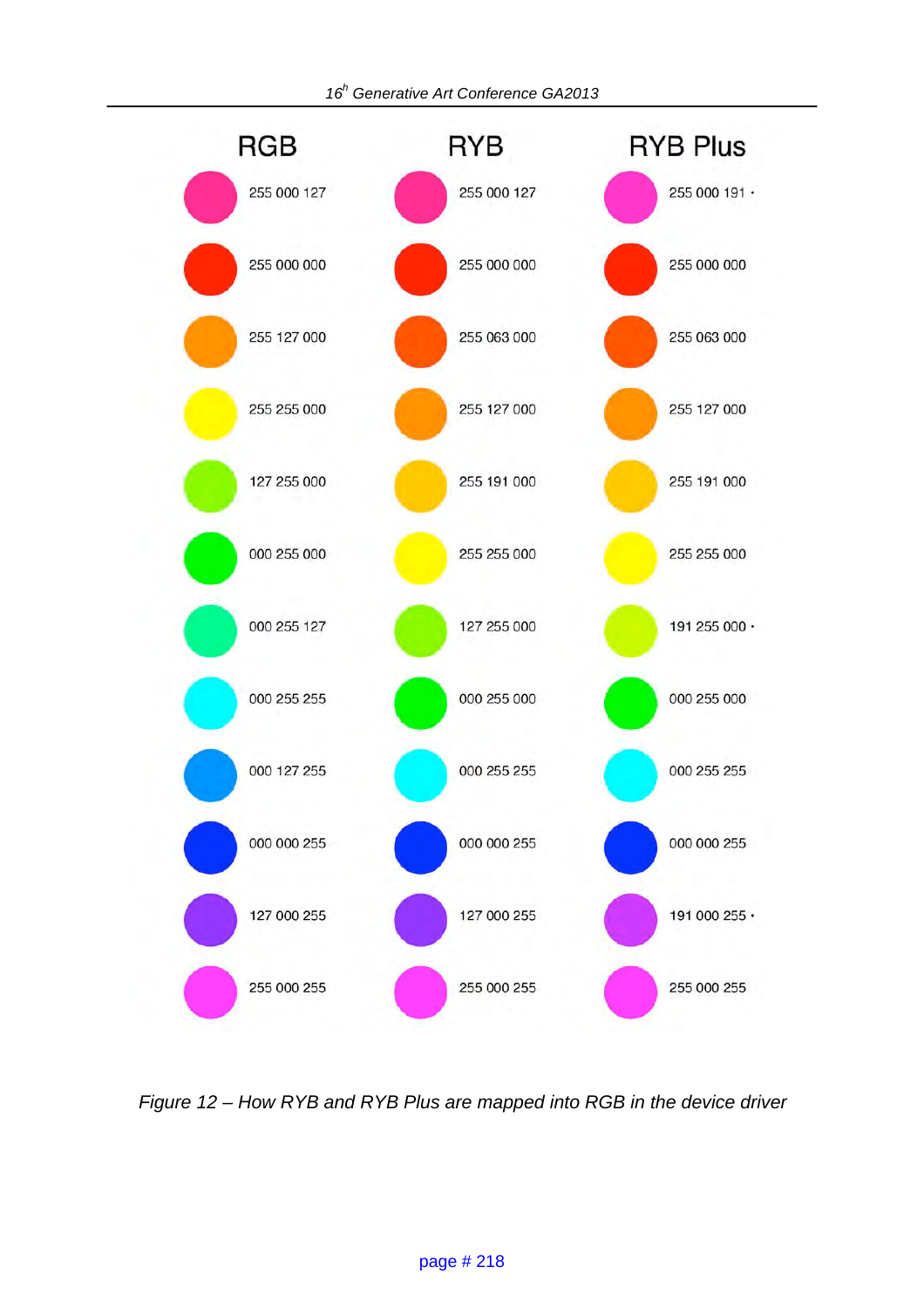

*Figure 13 – Interpolation of RGB values for the RGB (top), RYB (middle), and RYB Plus (bottom) systems*